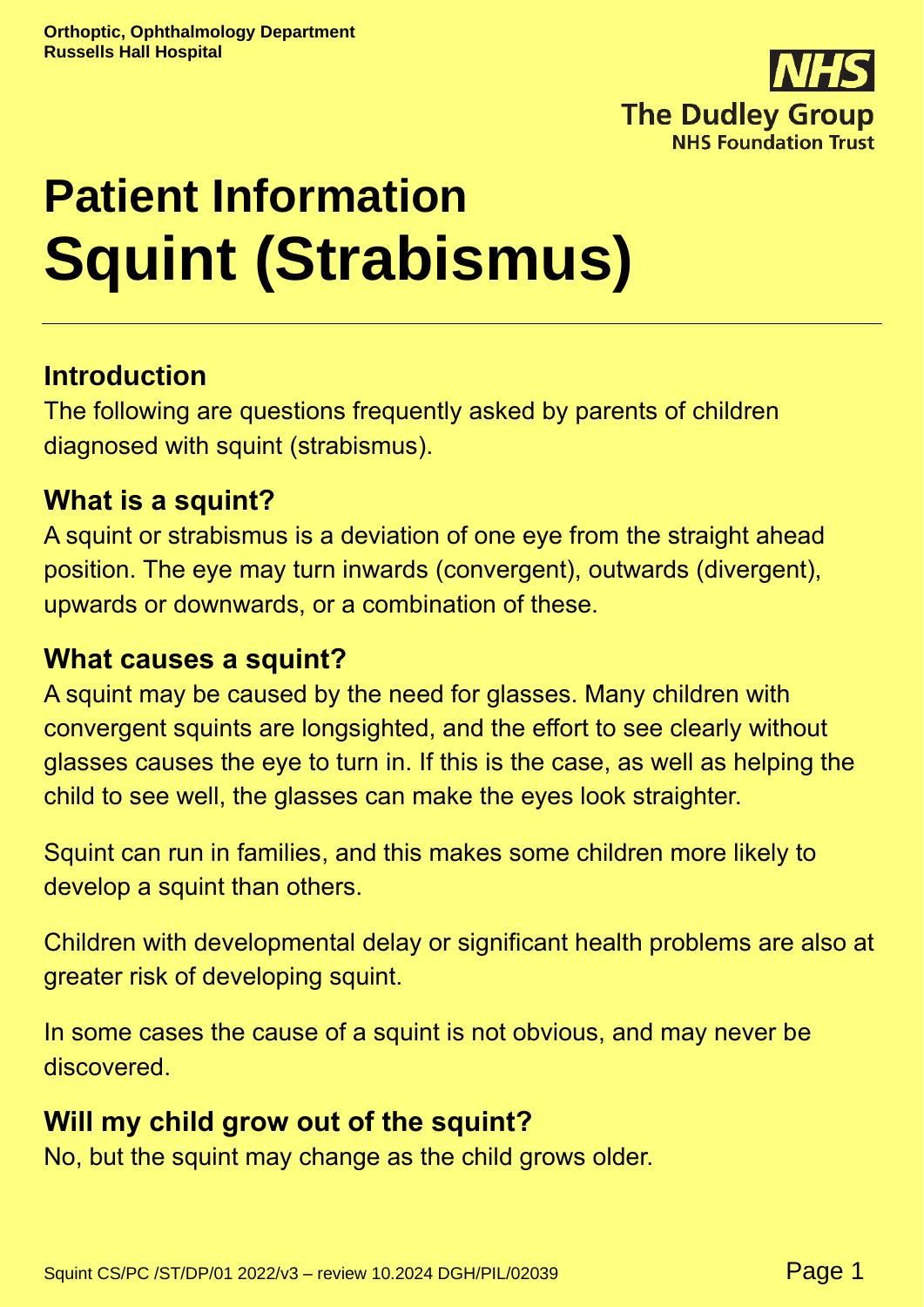#### **Orthoptic, Ophthalmology Department Russells Hall Hospital**

## **What treatment will my child need?**

This will vary depending on the type of squint. A child will initially be tested to see if they require glasses (refraction). If prescribed, these will help the child to develop good vision, and in some cases may also improve the appearance of the squint.

A child with a squint may also have developed poor vision in that eye (amblyopia / lazy eye) and will require treatment to improve this. The treatment will either be in the form of a patch or drops in the better eye.

Some children will need an operation to correct their squint, if it is cosmetically noticeable or causing symptoms.

### **Please note: neither squint surgery nor "lazy eye" treatment will eliminate the need for glasses.**

# **What is the best age for surgery?**

Squint surgery can be performed at any age, but your orthoptist and consultant will discuss with you the most appropriate time for your child. The eye consultant requires at least three stable squint measurements before considering squint correction.

**Note:** the information in this booklet is provided for information only. The information found is **not** a substitute for professional medical advice or care by a qualified doctor or other health care professional. **Always** check with your orthoptist if you have any concerns about your condition or treatment. This is only indicative and general information for the procedure. Individual experiences may vary and all the points may not apply to all patients at all times. Please discuss your individual circumstances with your orthoptist.

The **Orthoptic Department** at Russells Hall Hospital: **01384 456111 ext. 3636** (8.30am to 4.30pm, Monday to Friday).

### **Eye emergency, out of hours**

In case of an eye emergency after the closing hours of the Eye Clinic (including weekends and bank holidays), please contact the eye doctor on call by ringing the switchboard at: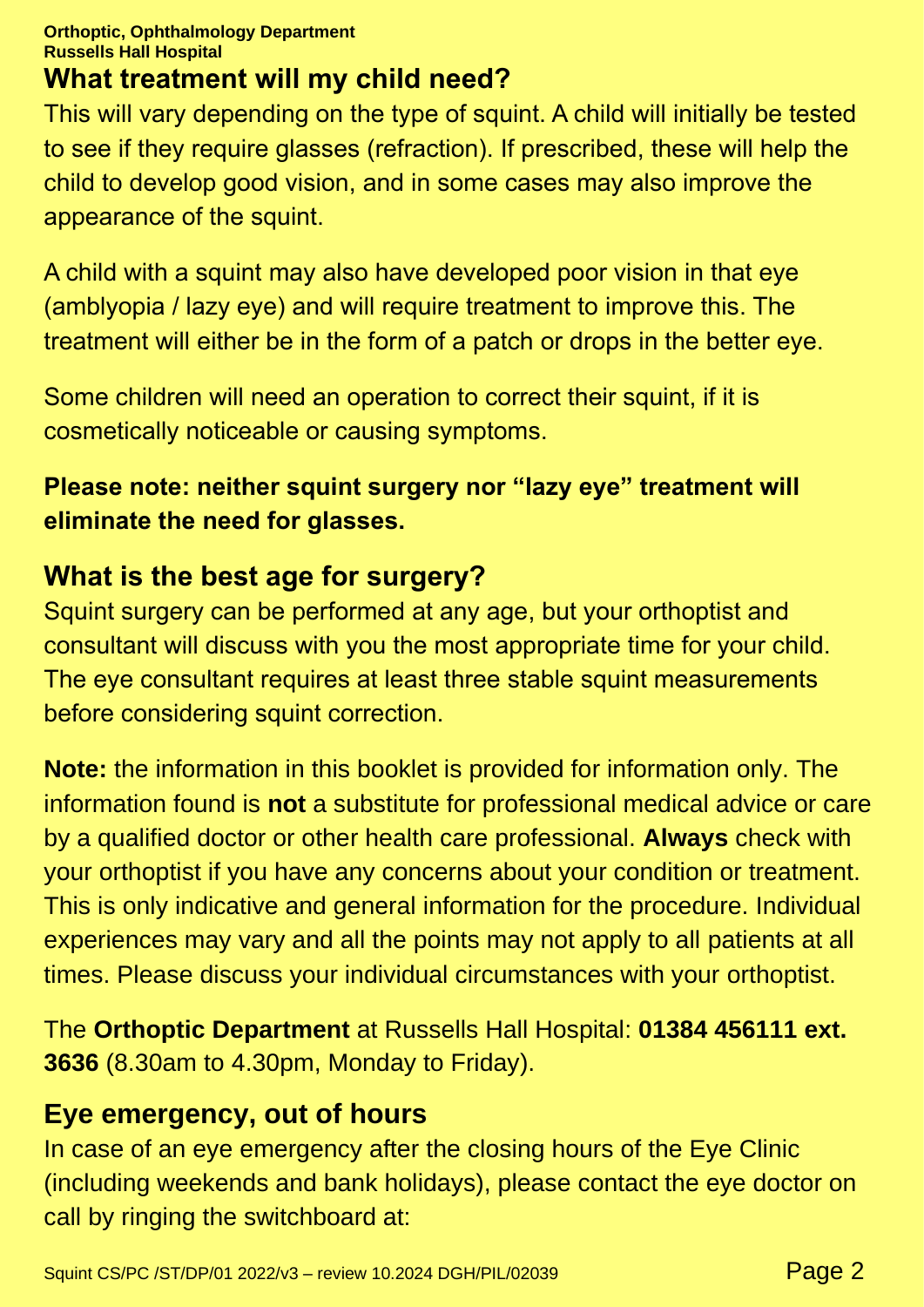**Orthoptic, Ophthalmology Department Russells Hall Hospital**

#### **Birmingham and Midland Eye Centre on 0121 507 4440**

The doctor on call is usually based at the Eye Centre, City Hospital, Dudley Road, Birmingham. They may need to call you back, and if necessary, they will arrange for you to visit them.

We are always happy to answer any questions regarding your child's treatment. If after reading this leaflet you still have concerns or questions, please call the department on **01384 456111 ext. 3636.**

**Author: Pam Craven Highly specialist orthoptist**

**For further information visit:** [www.orthoptics.org.uk/patients-and-public/](https://www.orthoptics.org.uk/patients-and-public/)

#### **This leaflet can be downloaded or printed from:**

http://dgft.nhs.uk/services-and-wards/ophthalmology/